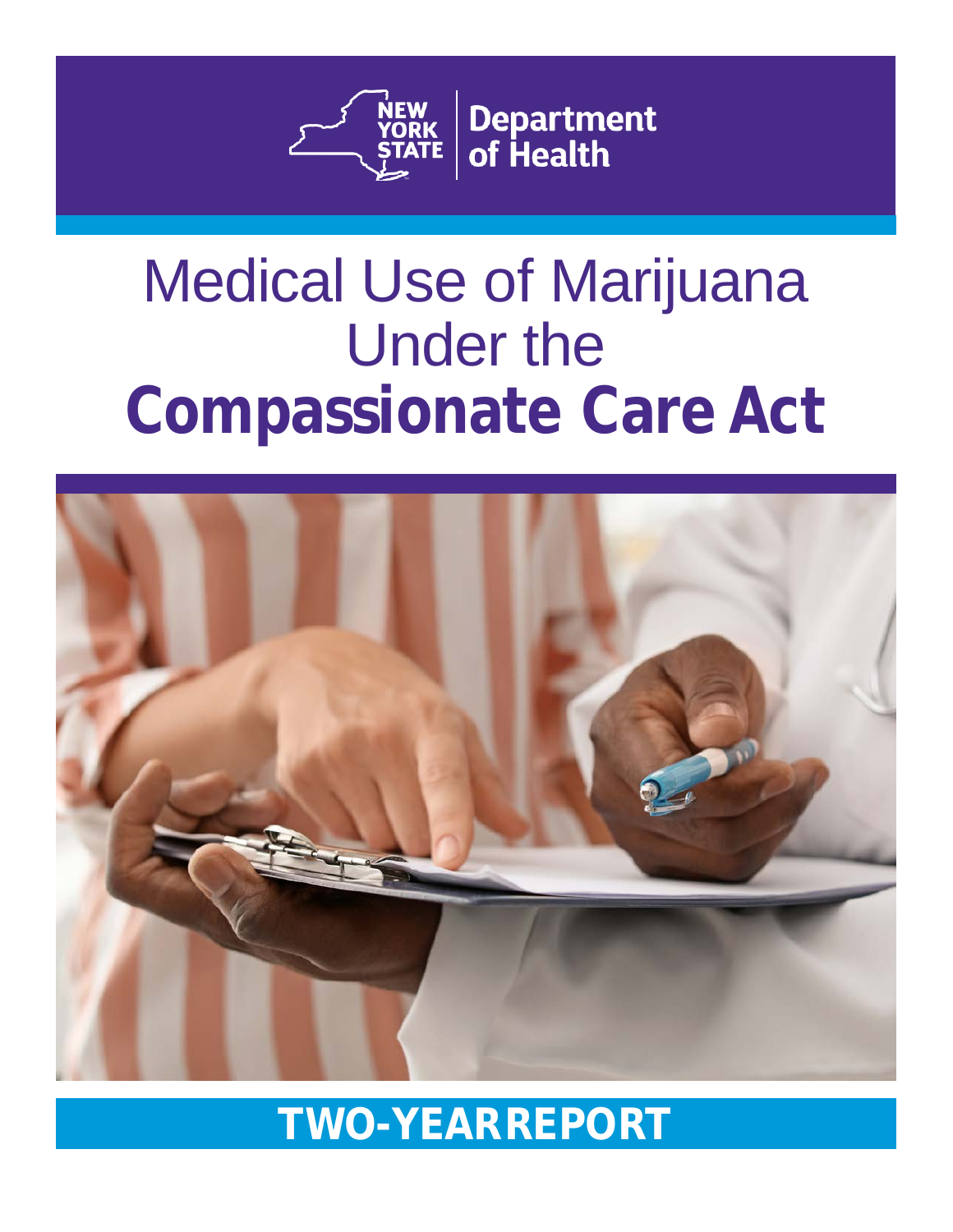### Table of Contents

| Figure 3. Number of New Patients Certifications and Cumulative Patient Certifications for Each Calendar     |  |
|-------------------------------------------------------------------------------------------------------------|--|
| Table 1. Patient Certifications by Age and Qualifying Condition, December 23, 2015 through June 30, 2018  7 |  |
| Table 2. Number of Patient Certifications by Clinically-Associated Conditions or Complicating Conditions,   |  |
|                                                                                                             |  |
|                                                                                                             |  |
|                                                                                                             |  |
|                                                                                                             |  |
|                                                                                                             |  |
|                                                                                                             |  |
|                                                                                                             |  |
|                                                                                                             |  |
|                                                                                                             |  |
|                                                                                                             |  |
|                                                                                                             |  |
|                                                                                                             |  |
|                                                                                                             |  |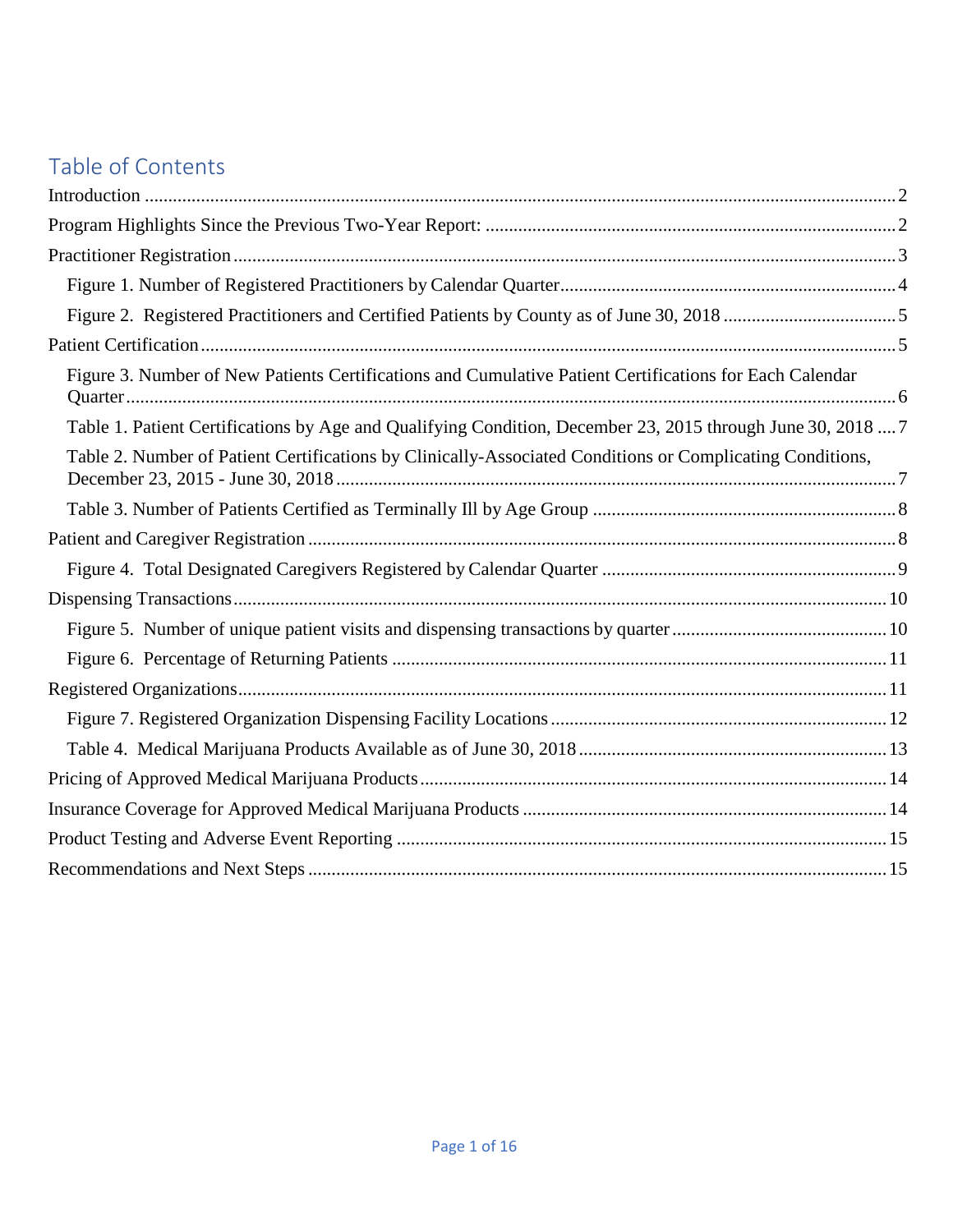#### <span id="page-2-0"></span>**Introduction**

On July 7th, 2014, Governor Andrew M. Cuomo signed into law the Compassionate Care Act to establish a comprehensive medical marijuana program ("program"). Just eighteen months after the Compassionate Care Act was signed into law, the first New Yorkers obtained medical marijuana. The program continues to oversee the manufacture and sale of medical marijuana to ensure that it is dispensed and administered in a manner that protects public health and safety. Since the implementation of the program, a number of improvements have been made to better serve patients suffering from serious conditions in New York State. Program improvements include the authorization of nurse practitioners and physician assistants to certify patients for medical marijuana, increasing the number of organizations registered to manufacture and dispense medical marijuana, expanding the list of qualifying conditions to include chronic pain, posttraumatic stress disorder and any condition for which an opioid may be prescribed, allowing registered organizations to wholesale to other registered organizations, and allowing registered organizations to deliver medical marijuana products to the homes of patients or their caregivers. These efforts, along with those of the registered organizations and practitioners who participate in the program, contributed to an overall increase of 1,124% in the number of certified patients in the past two years.

Pursuant to Public Health Law (PHL) § 3367(3), this report provides an overview of the program's activities since the last two-year report was published, as well as recommendations and proposed next steps to the Governor and the Legislature. The data within the figures and tables for this report were obtained through June 30, 2018, from the NYSDOH Medical Marijuana Data Management System (MMDMS) and the Prescription Monitoring Program Registry (PMPR).

On July 13, 2018, the New York State Department of Health (NYSDOH) released its report on the assessment of the potential impact of regulated marijuana in New York State. It concluded that the positive effects of a regulated marijuana market in New York State outweigh the potential negative impacts. As neighboring states continue to implement recreational marijuana programs and New York State considers the implementation of a regulated adult-use marijuana program, it is critical for New York's medical marijuana program to expand access to reach more patients suffering from severe debilitating or life-threatening conditions who may benefit from medical marijuana. The recommendations highlighted in this report are aimed at expanding the State's medical marijuana program, which employs high quality manufacturing and quality assurance standards, in a manner that continues to protect the public health and safety.

#### <span id="page-2-1"></span>**Program Highlights Since the Previous Two-Year Report:**

**September 7, 2016:** NYSDOH issued guidance permitting registered organizations to begin delivering approved medical marijuana products to the homes of certified patients and their designated caregivers.

**November 30, 2016:** NYSDOH adopted regulations allowing nurse practitioners to register with the program to certify patients.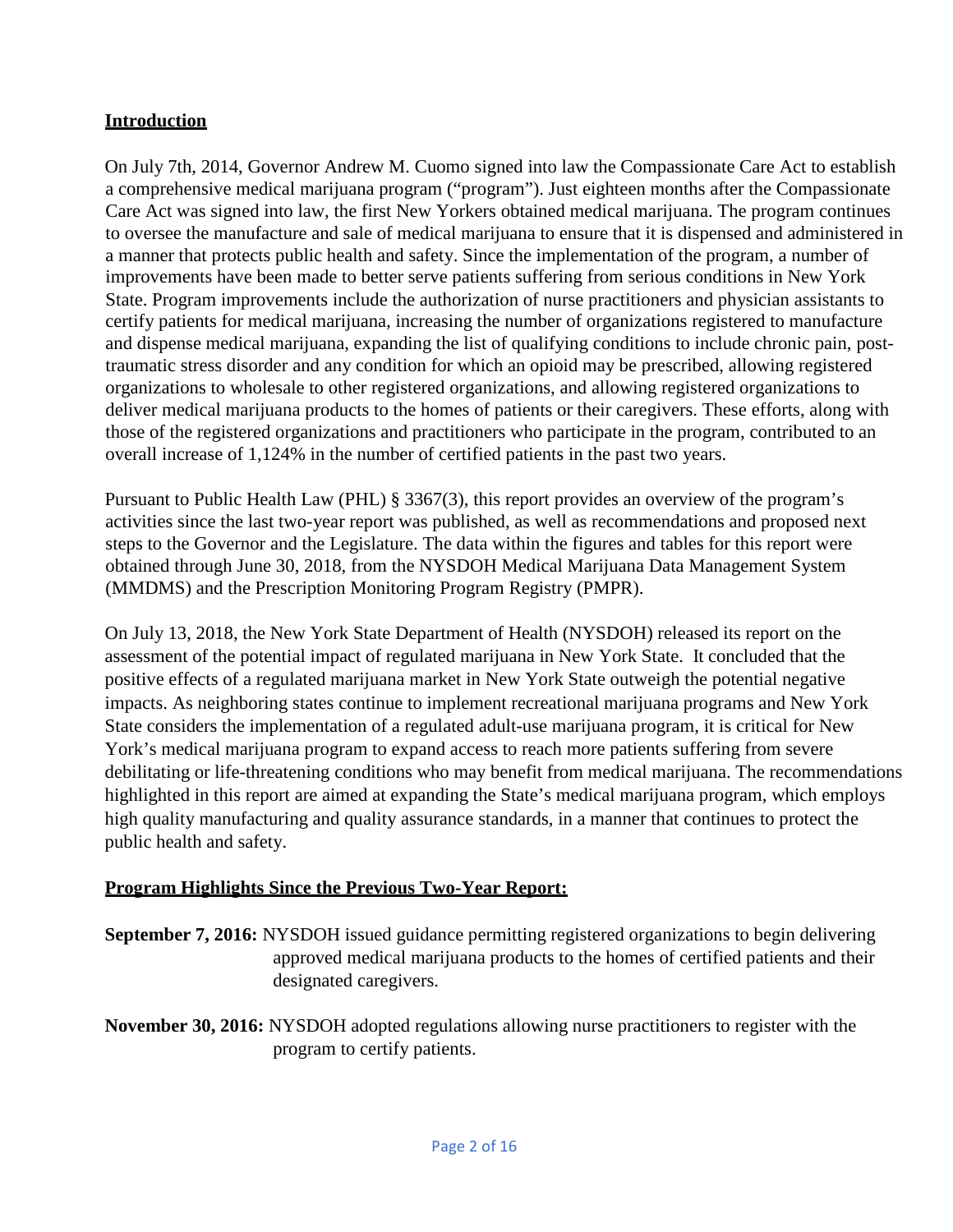- **December 8, 2016:** NYSDOH issued guidance permitting registered organizations to wholesale medical marijuana extracts and approved medical marijuana products to other registered organizations in New York State.
- **March 15, 2017:** NYSDOH adopted regulations allowing physician assistants to register with the program to certify patients.
- **March 22, 2017:** NYSDOH adopted regulations adding chronic pain as a serious condition for which patients may be certified to use medical marijuana.
- **June 22, 2017:** NYSDOH streamlined the practitioner registration process, allowing practitioners to register online and certify patients on the same day. A public list of registered practitioners was also introduced to the NYSDOH medical marijuana program website.
- **August 1, 2017:** NYSDOH renewed the registration of five registered organizations and registered five additional organizations to manufacture and dispense medical marijuana products in New York State.
- **October 5, 2017:** NYSDOH adopted emergency regulations allowing facilities to act as designated caregivers.
- **December 27, 2017:** NYSDOH adopted regulations to enhance the program for patients, practitioners and registered organizations.
- **July 12, 2018:** NYSDOH adopted emergency regulations adding any condition for which an opioid may be prescribed as a serious condition for which patients may be certified to use medical marijuana.
- **July 13, 2018:** NYSDOH introduced temporary registry identification cards to expedite access for certified patients and designated caregivers.

#### <span id="page-3-0"></span>**Practitioner Registration**

To issue medical marijuana certifications to patients, practitioners must first complete a NYSDOH approved education course and then register with the program. TheAnswerPage was the first online course provider approved by NYSDOH. On July 6, 2017, a second provider, The Medical Cannabis Institute, launched an approved online medical use of marijuana course. This offers practitioners another option when selecting an online course to complete. To further expand the educational options available to practitioners, NYSDOH introduced regulations, that took effect on December 27, 2017, reducing the course requirement from a four-hour minimum to a two-hour minimum. NYSDOH is working to make additional course offerings available to practitioners.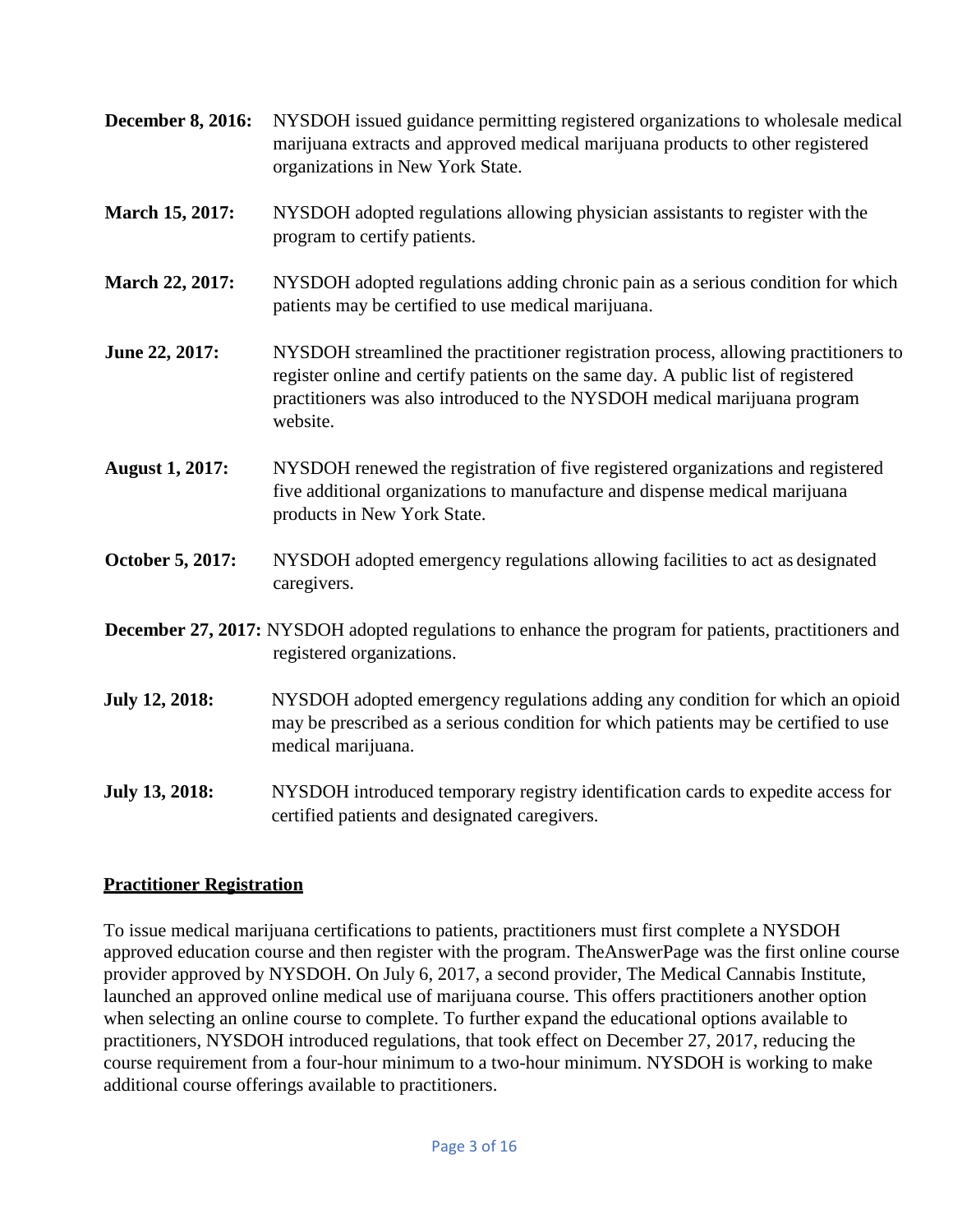When the program was first implemented in January 2016, only physicians were authorized to register with the program to certify patients for medical marijuana. To help increase the availability of practitioners, NYSDOH adopted regulations on November 30, 2016, to allow nurse practitioners to register with the program to certify patients. On March 15, 2017, regulations were adopted to allow physician assistants to register with the program, provided that the physician assistant is under the supervision of a physician already registered with the program. The addition of nurse practitioners and physician assistants contributed to a 33.2% increase in available practitioners statewide. As of June 30, 2018, nurse practitioners and physician assistants comprised 21.6% of all practitioners in the program.

On June 22, 2017, a couple of important improvements were made regarding registered practitioners and the program. First, NYSDOH streamlined the MMDMS, an online application used to process practitioner registrations, to allow practitioners to register online and immediately begin certifying patients the same day. Prior to this enhancement, the practitioner registration process took several days to complete, meaning practitioners had to wait several days before they could begin certifying patients for medical marijuana. In addition, NYSDOH began publishing a list of consenting registered practitioners on its medical marijuana program website, which helps patients find a practitioner registered with the program. The publicly available list supplements the list of practitioners available on the NYSDOH Health Commerce System (HCS), which can be used by certain health care providers with an HCS account to allow them to refer patients to a practitioner registered with the program and has been available since February 2016.

**Figure 1** below depicts the number of practitioners registered by calendar quarter from the fourth quarter of 2015 through the second quarter of 2018. **Figure 2** below represents the number of practitioners registered with the program per county and includes the number of patients with active certifications per county.



<span id="page-4-0"></span>**Figure 1. Number of Registered Practitioners by Calendar Quarter**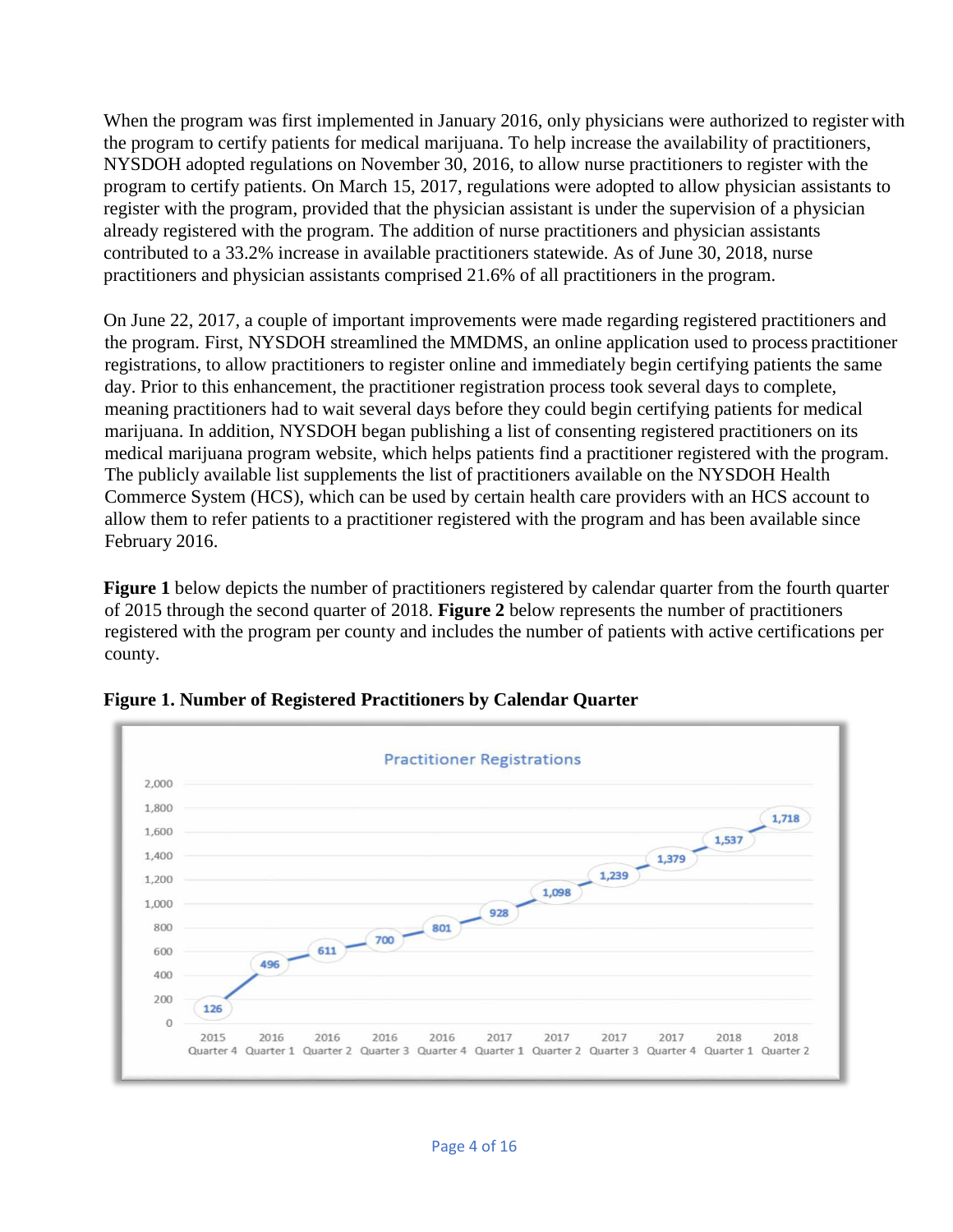

#### <span id="page-5-0"></span>**Figure 2. Registered Practitioners and Certified Patients by County as of June 30, 2018**

#### <span id="page-5-1"></span>**Patient Certification**

On December 23, 2015, the NYSDOH launched the MMDMS, allowing registered practitioners to certify patients to receive medical marijuana. **Figure 3** below depicts the number of new patients certified each calendar quarter from the fourth quarter of 2015 through the second quarter of 2018. This figure also shows cumulative number of patient certifications by quarter.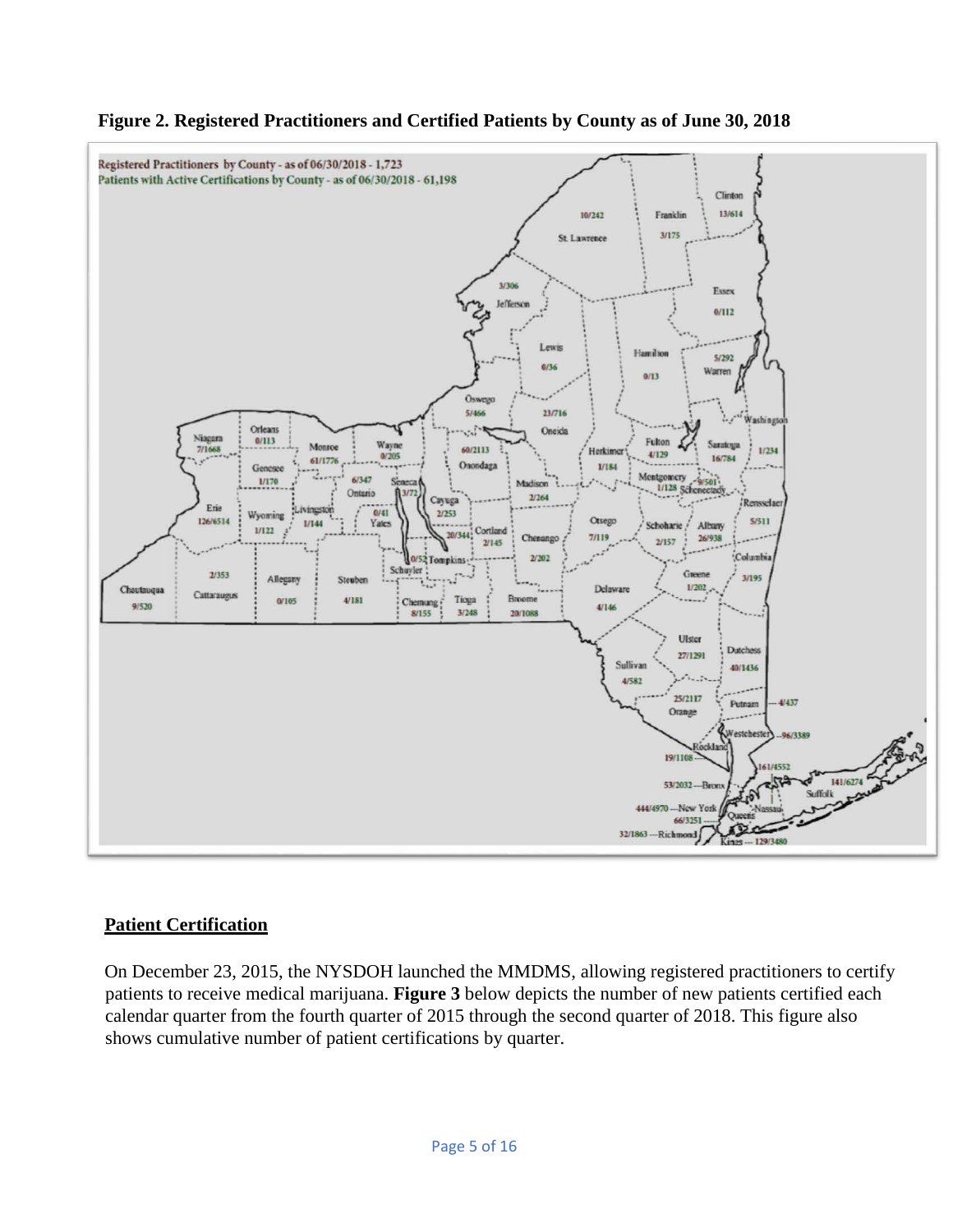#### **Figure 3. Number of New Patients Certifications and Cumulative Patient Certifications for Each Calendar Quarter**

<span id="page-6-0"></span>

*Note: As of June 30, 2018, there was a total of 61,198 patients with active certifications. Figure 3 above represents the number of new patients certified each calendar quarter, along with the cumulative total for each calendar quarter. Patient certifications may be canceled or expire, which is why the total number of patient certifications is higher than the number of active certifications.*

Medical marijuana is available in New York for patients with the following severe debilitating or lifethreatening conditions: cancer, HIV infection or AIDS, amyotrophic lateral sclerosis (ALS), Parkinson's disease, multiple sclerosis, damage to the nervous tissue of the spinal cord with objective neurological indication of intractable spasticity, epilepsy, inflammatory bowel disease, neuropathies, Huntington's disease, chronic pain, Post-Traumatic Stress Disorder (PTSD) and as a replacement to prescription opioids. Chronic pain was added by NYSDOH as a qualifying condition through regulations adopted on March 22, 2017. PTSD was added through legislation on November 11, 2017. Most recently, NYSDOH introduced emergency regulations, which went into effect on July 12, 2018, adding any condition for which an opioid may be prescribed. In addition to a severe debilitating or life-threatening condition, patients must also have one of the following clinically associated or complicating conditions: cachexia or wasting syndrome, severe or chronic pain resulting in substantial limitation of function, severe nausea, seizures, severe or persistent muscle spasms, PTSD, or opioid use disorder, but only if enrolled in a treatment program certified pursuant to Article 32 of the Mental Hygiene Law.

**Table 1** below depicts the certifications by age group for each severe debilitating or life-threatening condition. **Table 2** below depicts the certifications by clinically associated or complicating condition. The most common severe debilitating or life-threatening condition is chronic pain (53.13%). The most common clinically associated or complicating condition is severe or chronic pain (72.93%). Patients aged 51-60 years made up the greatest percentage of certifications (23.06%), followed by patients aged 61-70  $(19.21\%)$ .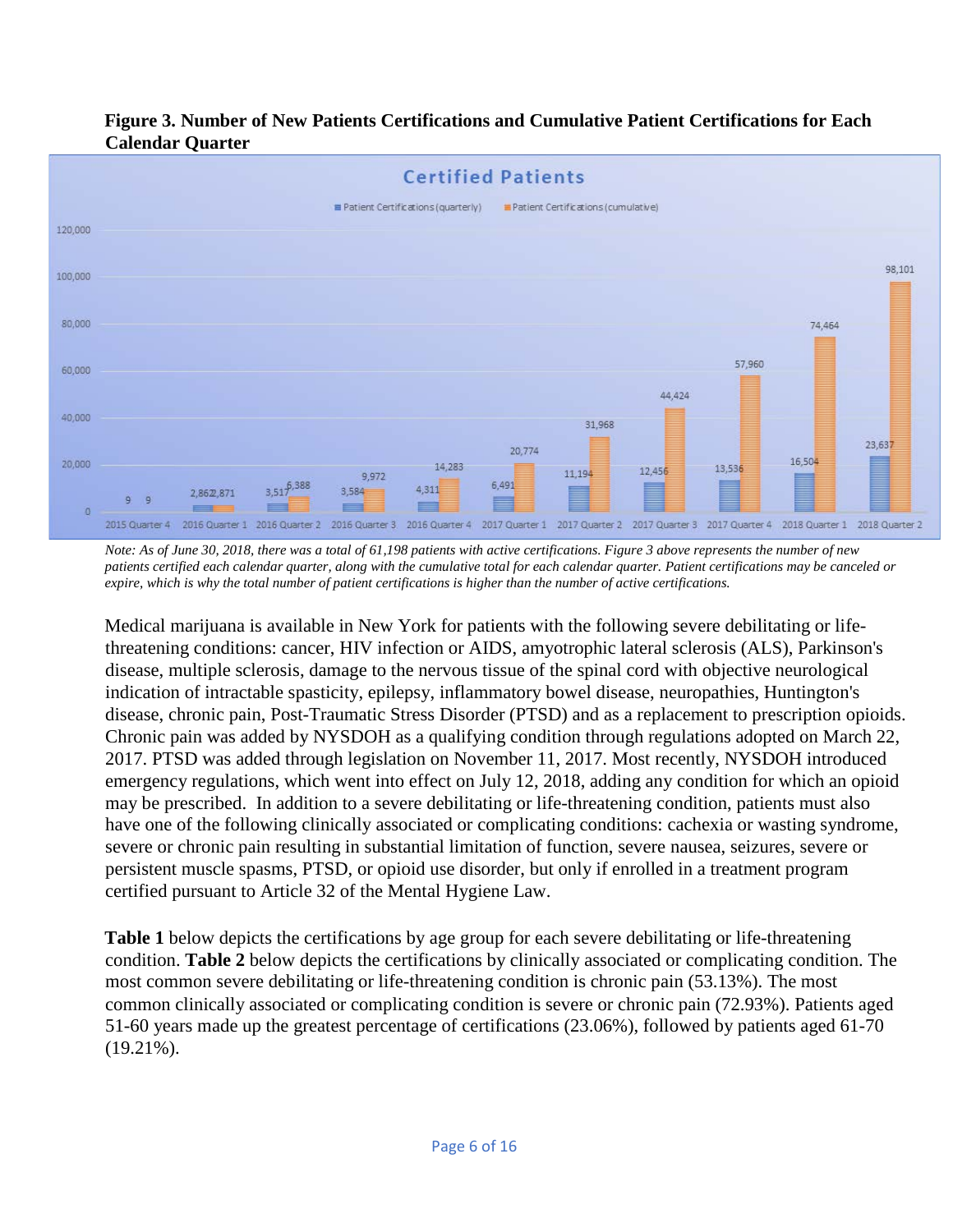#### <span id="page-7-0"></span>**Table 1. Patient Certifications by Age and Qualifying Condition, December 23, 2015 through June 30, 2018**

| Age           | <b>Amyotrophic</b><br><b>Lateral</b><br><b>Sclerosis</b> | <b>Cancer</b> | Chronic<br>Pain | Damage to<br><b>Nervous</b><br><b>Tissue of the</b><br><b>Spinal Cord</b> | <b>Epilepsy</b> | Huntington's<br><b>Disease</b> | Inflammatory<br><b>Bowel</b><br><b>Disease</b> | <b>Multiple</b><br><b>Sclerosis</b> | <b>Neuropathies</b> | Parkinson's<br><b>Disease</b> | <b>Positive</b><br><b>Status for</b><br><b>HIV/AIDS</b> | <b>PTSD</b>    | <b>Total</b> | %      |
|---------------|----------------------------------------------------------|---------------|-----------------|---------------------------------------------------------------------------|-----------------|--------------------------------|------------------------------------------------|-------------------------------------|---------------------|-------------------------------|---------------------------------------------------------|----------------|--------------|--------|
| $0-5$         |                                                          | 59            | 119             | 8                                                                         | 72              |                                | 10                                             | 6                                   | 35                  |                               |                                                         | $\overline{3}$ | 320          | 0.33%  |
| $6 - 12$      |                                                          | 34            | 21              | $\overline{3}$                                                            | 233             |                                | 68                                             |                                     | 9                   |                               |                                                         | 3              | 371          | 0.38%  |
| $13 - 17$     |                                                          | 41            | 77              |                                                                           | 194             |                                | 105                                            |                                     | 21                  |                               |                                                         |                | 447          | 0.46%  |
| 18-30         |                                                          | 322           | 5,120           | 259                                                                       | 805             |                                | 915                                            | 168                                 | 747                 |                               | 86                                                      | 732            | 9,159        | 9.34%  |
| $31 - 40$     | 10                                                       | 674           | 9,018           | 511                                                                       | 543             | 3                              | 904                                            | 712                                 | 1,802               |                               | 220                                                     | 872            | 15,278       | 15.57% |
| 41-50         | 23                                                       | 1,432         | 9,872           | 674                                                                       | 345             | 6                              | 642                                            | 920                                 | 2,527               | 44                            | 205                                                     | 485            | 17,175       | 17.51% |
| $51 - 60$     | 66                                                       | 2,832         | 12,249          | 894                                                                       | 248             | 8                              | 502                                            | 1,285                               | 3,621               | 183                           | 366                                                     | 367            | 22,621       | 23.06% |
| 61-70         | 87                                                       | 3,529         | 9,152           | 668                                                                       | 128             |                                | 365                                            | 855                                 | 3,169               | 505                           | 170                                                     | 214            | 18,843       | 19.21% |
| $71+$         | 55                                                       | 3,029         | 6,490           | 479                                                                       | 37              | 4                              | 146                                            | 228                                 | 2,381               | 952                           | 31                                                      | 55             | 13,887       | 14.16% |
| Total:        | 243                                                      | 11,952        | 52,118          | 3,498                                                                     | 2,605           | 22                             | 3,657                                          | 4,174                               | 14,312              | 1,697                         | 1,085                                                   | 2,738          | 98,101       |        |
| $\frac{9}{6}$ | 0.25%                                                    | 12.18%        | 53.13%          | 3.57%                                                                     | 2.66%           | 0.02%                          | 3.73%                                          | 4.25%                               | 14.59%              | 1.73%                         | 1.11%                                                   | 2.79%          |              |        |

\*Note: Patients may have more than one qualifying condition; however, the data reflected in this table represents unique certified patients and includes only the primary condition listed on each certification.

#### **Table 2. Number of Patient Certifications by Clinically-Associated Conditions or Complicating Conditions, December 23, 2015 - June 30, 2018**

<span id="page-7-1"></span>

| Age           | <b>Cachexia or</b><br><b>Wasting</b><br><b>Syndrome</b> | <b>PTSD</b>    | <b>Seizures</b> | <b>Severe</b><br><b>Nausea</b> | Severe or<br><b>Chronic Pain</b> | Severe or<br><b>Persistent</b><br><b>Muscle</b><br><b>Spasms</b> | <b>Total</b> | %      |
|---------------|---------------------------------------------------------|----------------|-----------------|--------------------------------|----------------------------------|------------------------------------------------------------------|--------------|--------|
| $0-5$         | 19                                                      | 5              | 73              | 34                             | 163                              | 26                                                               | 320          | 0.33%  |
| $6 - 12$      | 10                                                      | $\overline{2}$ | 236             | 17                             | 66                               | 40                                                               | 371          | 0.38%  |
| $13 - 17$     | 16                                                      | 6              | 210             | 37                             | 154                              | 24                                                               | 447          | 0.46%  |
| 18-30         | 141                                                     | 752            | 850             | 600                            | 5,977                            | 839                                                              | 9,159        | 9.34%  |
| 31-40         | 176                                                     | 944            | 571             | 727                            | 11,005                           | 1,855                                                            | 15,278       | 15.57% |
| 41-50         | 242                                                     | 569            | 427             | 795                            | 12,827                           | 2,315                                                            | 17,175       | 17.51% |
| 51-60         | 486                                                     | 444            | 322             | 1,179                          | 17,105                           | 3,085                                                            | 22,621       | 23.06% |
| 61-70         | 739                                                     | 278            | 205             | 1,117                          | 13,993                           | 2,511                                                            | 18,843       | 19.21% |
| $71+$         | 891                                                     | 84             | 81              | 787                            | 10,257                           | 1,787                                                            | 13,887       | 14.16% |
| <b>Total:</b> | 2,720                                                   | 3,084          | 2,975           | 5,293                          | 71,547                           | 12,482                                                           | 98,101       |        |
| %             | 2.77%                                                   | 3.14%          | 3.03%           | 5.40%                          | 72.93%                           | 12.72%                                                           |              |        |

A registered practitioner may state on a patient's certification that, in the practitioner's professional opinion, the patient is terminally ill and that the certification shall not expire until the patient dies. Pursuant to PHL § 3360(13), "terminally ill" means an individual has a medical prognosis that the individual's life expectancy is approximately one year or less if the illness runs its normal course. **Table 3** below depicts the number of certified patients designated as terminally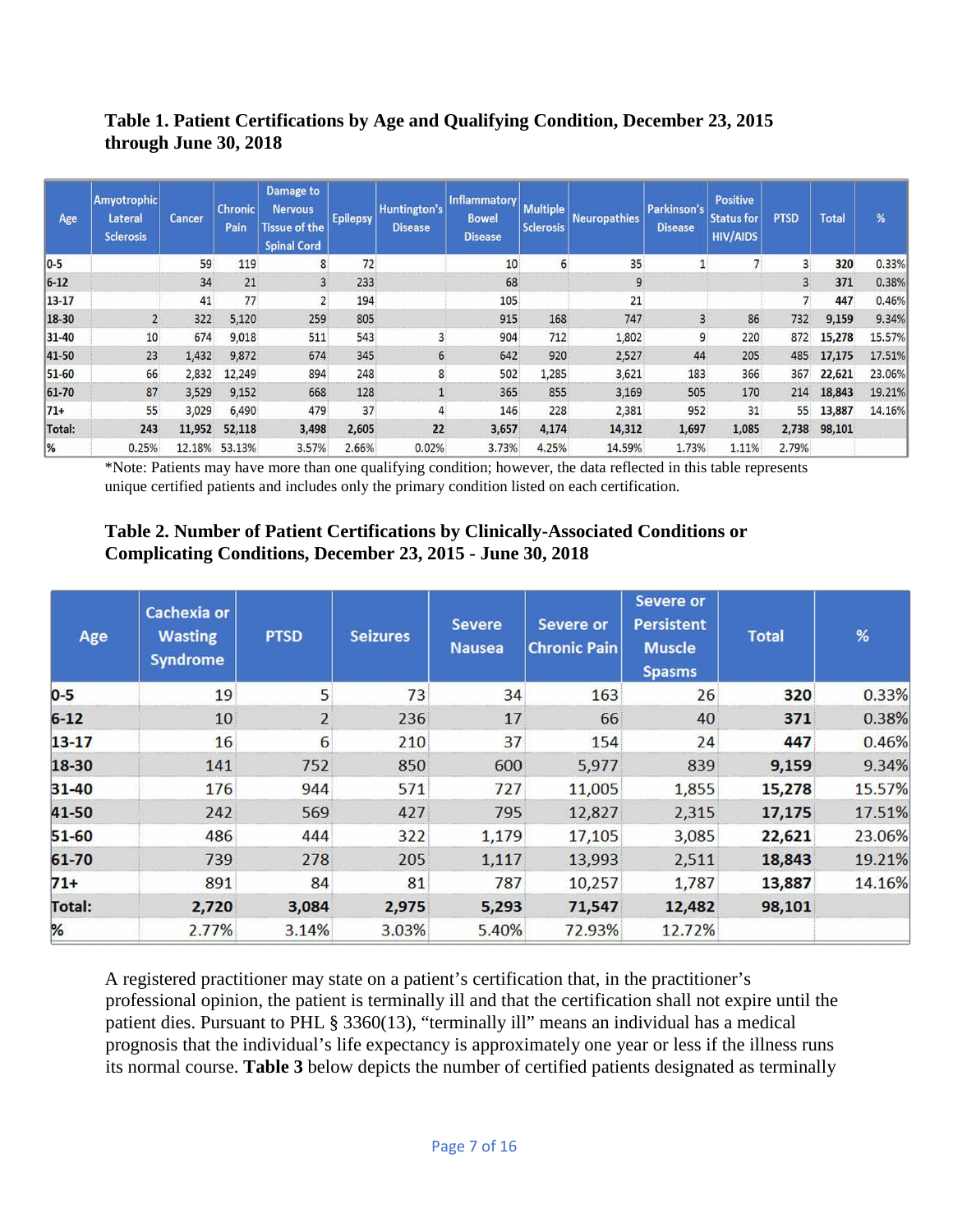ill on their certification. As illustrated in **Table 3**, 5,026 patients, or 5.12% were issued certifications where the physician indicated that the patient was terminally ill.

| Age           | <b>Amyotrophic</b><br><b>Lateral</b><br><b>Sclerosis</b> | Cancer | <b>Chronic</b><br>Pain | Damage to<br><b>Nervous</b><br><b>Tissue of</b><br>the Spinal<br>Cord | <b>Epilepsy</b> | <b>Huntington's</b><br><b>Disease</b> | Inflammatory<br><b>Bowel</b><br><b>Disease</b> | <b>Multiple</b><br><b>Sclerosis</b> | <b>Neuropathies</b> | <b>Parkinson's</b><br><b>Disease</b> | <b>Positive</b><br><b>Status for</b><br><b>HIV/AIDS</b> | <b>PTSD</b>     | <b>Total</b> |
|---------------|----------------------------------------------------------|--------|------------------------|-----------------------------------------------------------------------|-----------------|---------------------------------------|------------------------------------------------|-------------------------------------|---------------------|--------------------------------------|---------------------------------------------------------|-----------------|--------------|
| $0-5$         |                                                          | 30     | $\overline{2}$         |                                                                       | 4               |                                       |                                                |                                     |                     |                                      |                                                         |                 | 40           |
| $6 - 12$      |                                                          | 18     |                        |                                                                       | 6               |                                       |                                                |                                     |                     |                                      |                                                         |                 | 25           |
| 13-17         |                                                          | 20     |                        |                                                                       | 16              |                                       |                                                |                                     |                     |                                      |                                                         |                 | 37           |
| 18-30         |                                                          | 78     | $\overline{7}$         |                                                                       | 15              |                                       |                                                | $\mathbf{\hat{z}}$                  |                     |                                      |                                                         |                 | 110          |
| 31-40         | 4                                                        | 159    | 21                     | n                                                                     | 8               |                                       |                                                |                                     |                     |                                      |                                                         |                 | 205          |
| 41-50         |                                                          | 349    | 30                     |                                                                       | 4               |                                       |                                                |                                     | 11                  |                                      |                                                         |                 | 414          |
| 51-60         | 25                                                       | 913    | 76                     |                                                                       | <b>C</b>        |                                       |                                                | 14                                  | 31                  | 3                                    | 17                                                      |                 | 1,089        |
| 61-70         | 38                                                       | 1,290  | 95                     | 10                                                                    | –               |                                       |                                                | 4                                   | 18                  | 17                                   |                                                         | 3               | 1,489        |
| $71+$         | 14                                                       | 1,421  | 101                    | 6                                                                     | 3               |                                       |                                                | Δ                                   | 34                  | 31                                   |                                                         |                 | 1,617        |
| <b>Total:</b> | 88                                                       | 4,278  | 332                    | 25                                                                    | 65              | з                                     |                                                | 30                                  | 105                 | 52                                   | 31                                                      | 10 <sup>1</sup> | 5,026        |

#### <span id="page-8-0"></span>**Table 3. Number of Patients Certified as Terminally Ill by Age Group**

#### <span id="page-8-1"></span>**Patient and Caregiver Registration**

The MMDMS is used by certified patients, and their designated caregivers, to register with NYSDOH to receive a registry identification card. Certified patients and designated caregivers must have a registry identification card to purchase approved medical marijuana products from registered organization dispensing facilities and must have the card with them whenever they are in immediate possession of medical marijuana. After completing registration, it can take seven to ten business days for patients or caregivers to receive their registry identification cards. To expedite access, eliminate the waiting period and more quickly bring relief to suffering patients, on July 13, 2018, NYSDOH introduced temporary registry identification cards for certified patients and designated caregivers.

A certified patient may designate up to two caregivers during the patient registration process. Designated caregivers may assist up to five patients in obtaining, possessing, and administering medical marijuana. After a patient's registration is approved, a designated caregiver must also register with NYSDOH and receive a caregiver registry identification card. **Figure 4** below shows the number of new caregiver registrations by calendar quarter.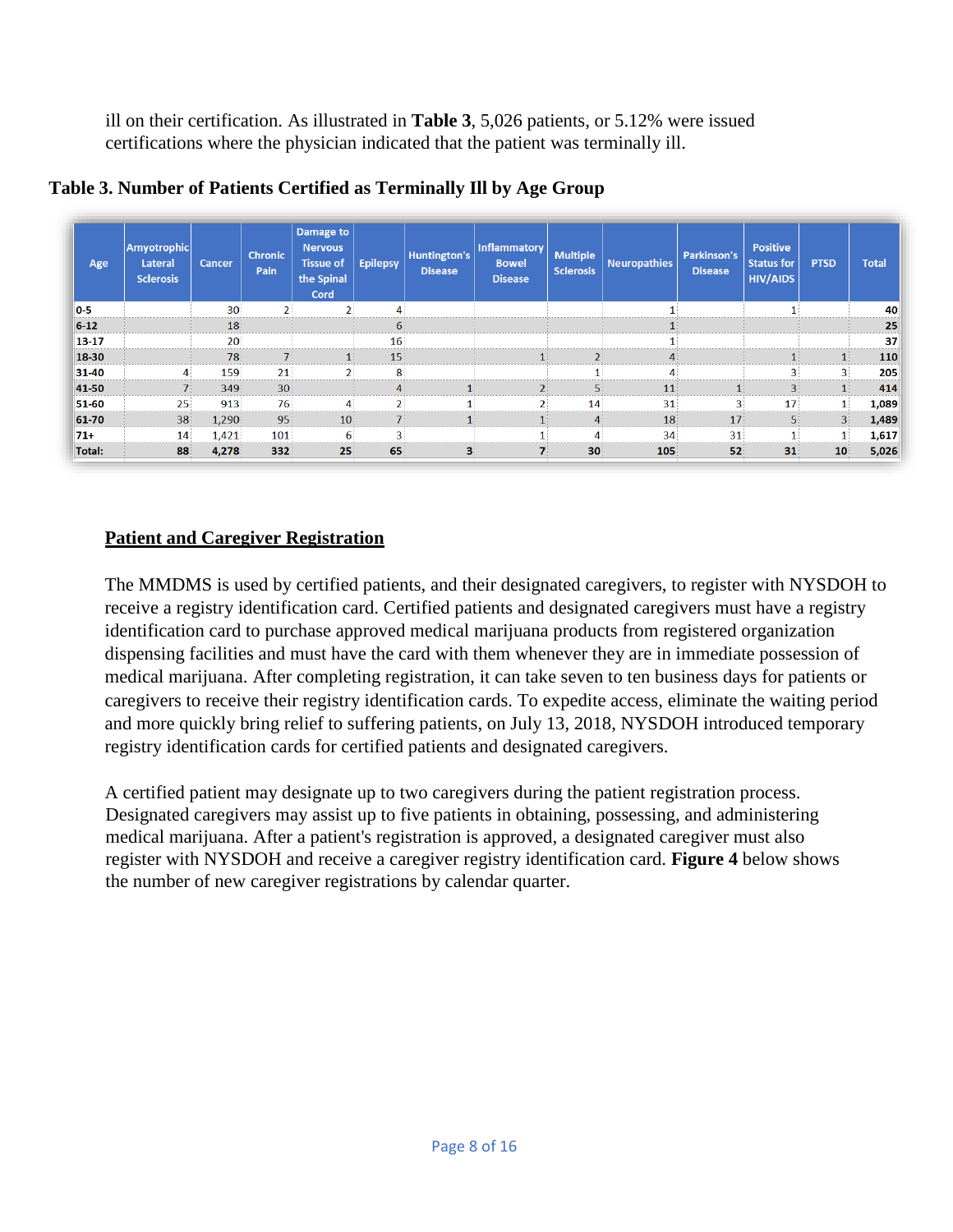

<span id="page-9-0"></span>**Figure 4. Total Designated Caregivers Registered by Calendar Quarter**

PHL § 3362 authorizes the possession, acquisition, use, delivery, transfer, transportation or administration of medical marijuana by a certified patient or designated caregiver, possessing a valid registry identification card, for certified medical use. Recognizing that patients suffering from serious conditions may be hospitalized, reside in a treatment facility, or attend school during the course of their illnesses, NYSDOH worked to identify a way to assist medical marijuana patients to continue their courses of therapy in these situations. On October 5, 2017, NYSDOH introduced emergency regulations allowing patients to designate certain defined facilities as a designated caregiver. These regulations provide facilities the ability to assist patients with the acquisition, transportation, possession, administration and storage of approved medical marijuana products. Facility participation is optional. Since the introduction of the emergency regulations, the Department has approved thirteen facility caregiver registrations, including registrations for hospitals, residential health care facilities, and assisted living facilities. In addition, three registration requests were denied for failure to meet the registration requirements. Information regarding the process for designated caregiver facilities, including the Facility Caregiver Designation Form, can be found on NYSDOH's program website using the following link: [http://health.ny.gov/regulations/medical\\_marijuana/caregiver/.](http://health.ny.gov/regulations/medical_marijuana/caregiver/)

There exists the opportunity to improve the continuity of patient care, add legal clarity, and reduce bureaucratic processes if the Department could eliminate the process of facility caregiver registration through a legislative amendment to the Compassionate Care Act that specifically empowered certain staff of hospitals, schools, and other expressly authorized facilities, under certain circumstances, to obtain, possess, store, and administer medical marijuana products on behalf of patients, as they may for certain other medications.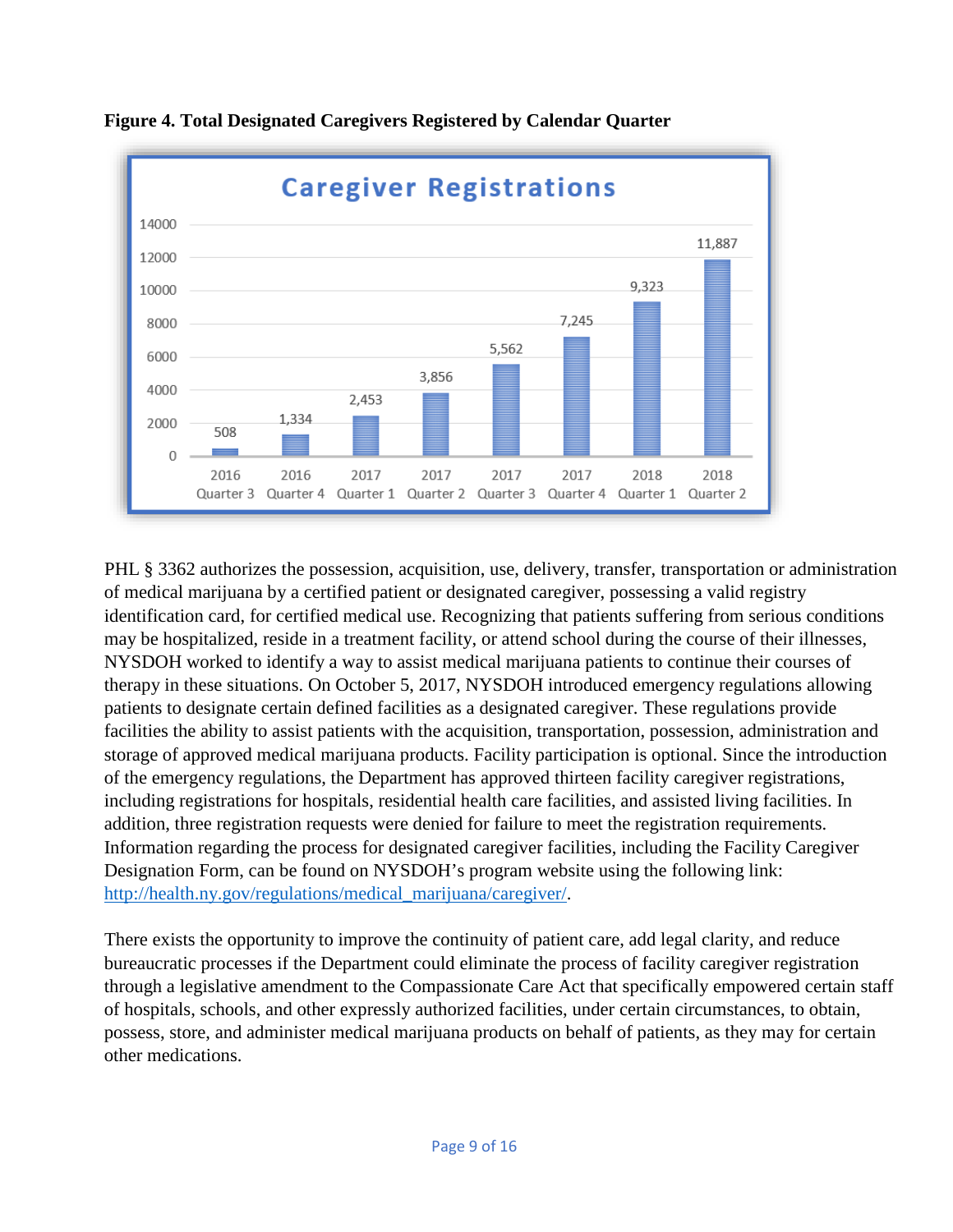#### <span id="page-10-0"></span>**Dispensing Transactions**

Registered organizations must submit their medical marijuana product dispensing data to NYSDOH's PMPR within 24-hours of dispensing. **Figure 5** below shows the total number of dispensing transactions by calendar quarter. **Figure 6** below provides the percentage of patients who went on to purchase additional medical marijuana products after their first dispensing transaction. Patients may only purchase medical marijuana products once for a variety of reasons, including, but not limited to, product cost, product efficacy, death of the patient, or distance to a dispensing facility.



#### <span id="page-10-1"></span>**Figure 5. Number of unique patient visits and dispensing transactions by quarter**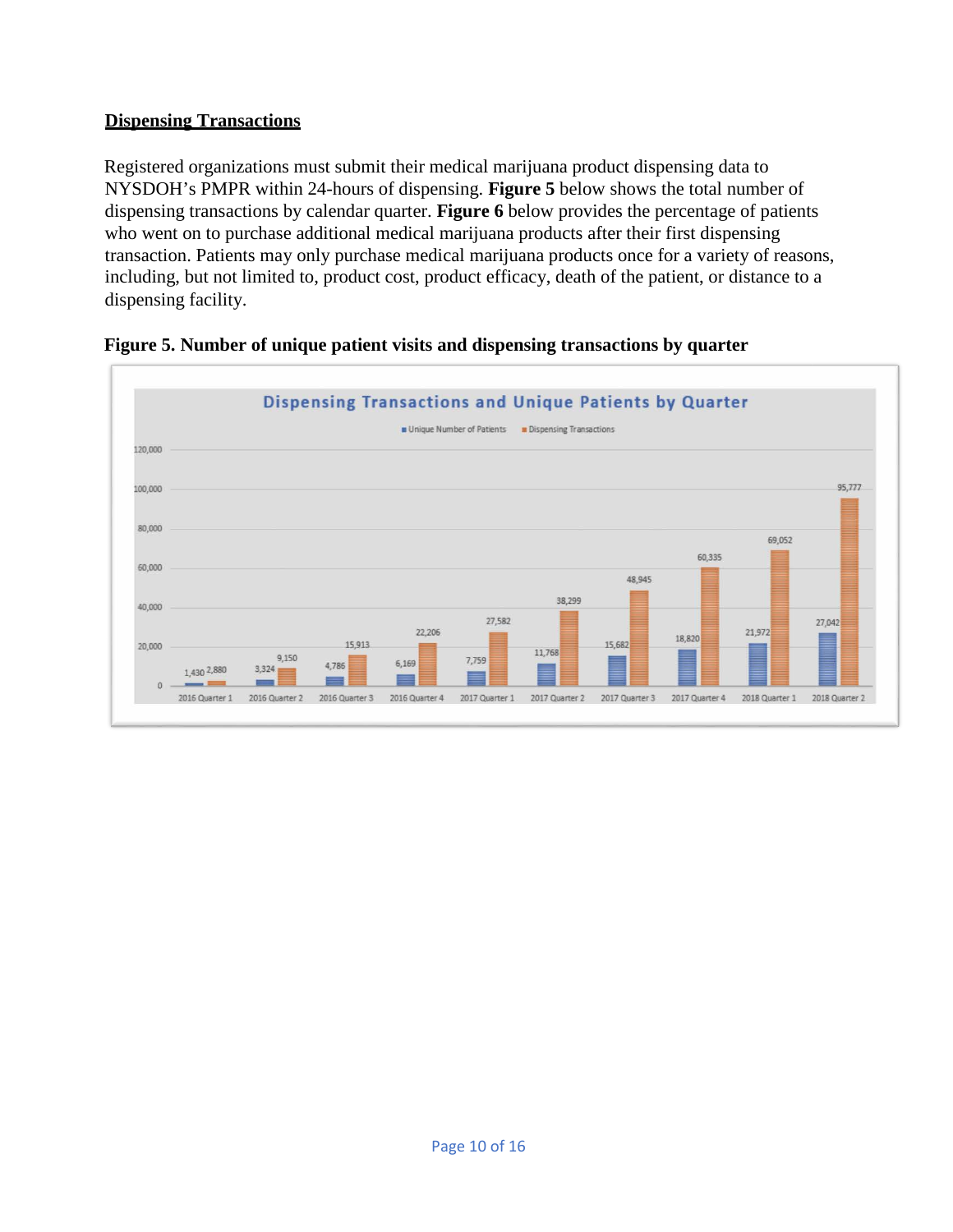

<span id="page-11-0"></span>**Figure 6. Percentage of Returning Patients**

In addition to medical marijuana dispensing transactions, all Schedule II–V controlled substances dispensed to patients are captured within NYSDOH's PMPR. NYSDOH conducted an analysis of certain PMPR data to evaluate the effect of opioid use in patients receiving medical marijuana in New York State. NYSDOH is working towards publishing the results of this analysis.

#### <span id="page-11-1"></span>**Registered Organizations**

On August 1, 2017, NYSDOH renewed the registration of the five organizations who were originally registered on July 31, 2015. In addition, NYSDOH registered five more organizations on August 1, 2017, to improve patient access, increase the variety of medical marijuana products available and help make products more affordable through the introduction of new competition. NYSDOH continues to work with the registered organizations as they submit various requests to NYSDOH requiring review and approval, including delivery plans, wholesale plans, new product proposals, pricing proposals, facility updates, and relocation amendments. During this two-year reporting period, NYSDOH conducted a total of 66 site visits to get new and relocated facilities operational since the last reporting period. Since the program's inception, DOH has conducted a total of 199 site visits. The location of the ten registered organizations, and their dispensing facilities, are presented in **Figure 7** below.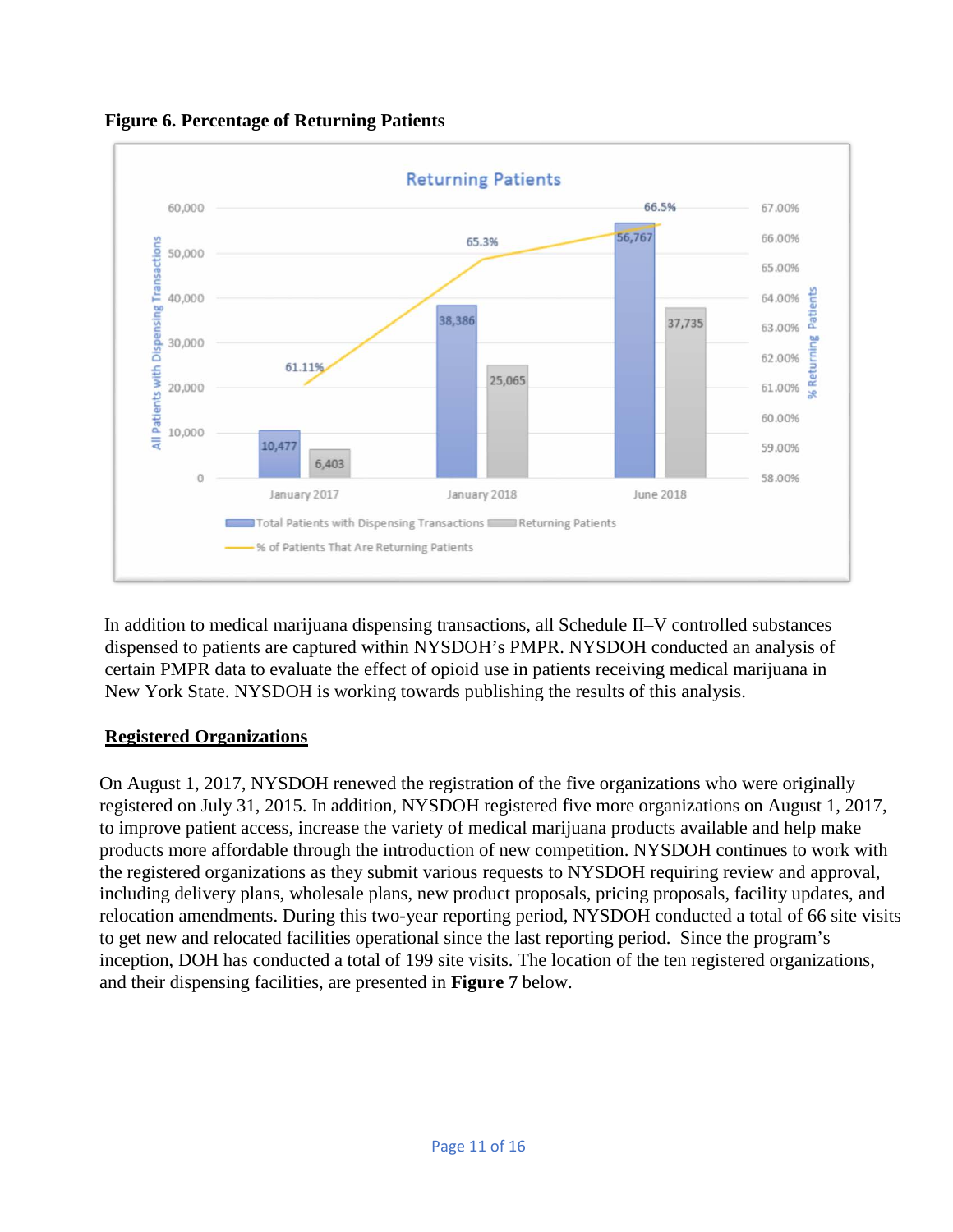<span id="page-12-0"></span>

#### **Figure 7. Registered Organization Dispensing Facility Locations**

To help expand access for patients, NYSDOH issued guidance on September 7, 2016, permitting registered organizations to deliver approved medical marijuana products to the homes of registered patients and their designated caregivers. As of June 30, 2018, Columbia Care NY LLC, PharmaCann LLC, and Vireo Health of New York LLC are approved to provide delivery services in New York State. Patients interested in delivery service should contact registered organizations directly to obtain additional information.

In addition, NYSDOH issued guidance on December 8, 2016, permitting registered organizations to wholesale medical marijuana extracts and approved medical marijuana products to other registered organizations in New York State. As of June 30, 2018, Columbia Care NY LLC, Etain LLC, and PharmaCann LLC are approved to wholesale products to other registered organizations in New York State.

At the onset of the program, registered organizations were only permitted to manufacture medical marijuana products in liquid or oil preparations for metered oromucosal or sublingual administration or administration per tube; metered liquid or oil preparations for vaporization; and capsules for oral administration. NYSDOH amended regulations on December 27, 2017, to allow registered organizations to manufacture products in additional dosage forms, including: topicals; patches; solid and semisolid preparations (examples include suppositories, capsules, chewable tablets, lozenges);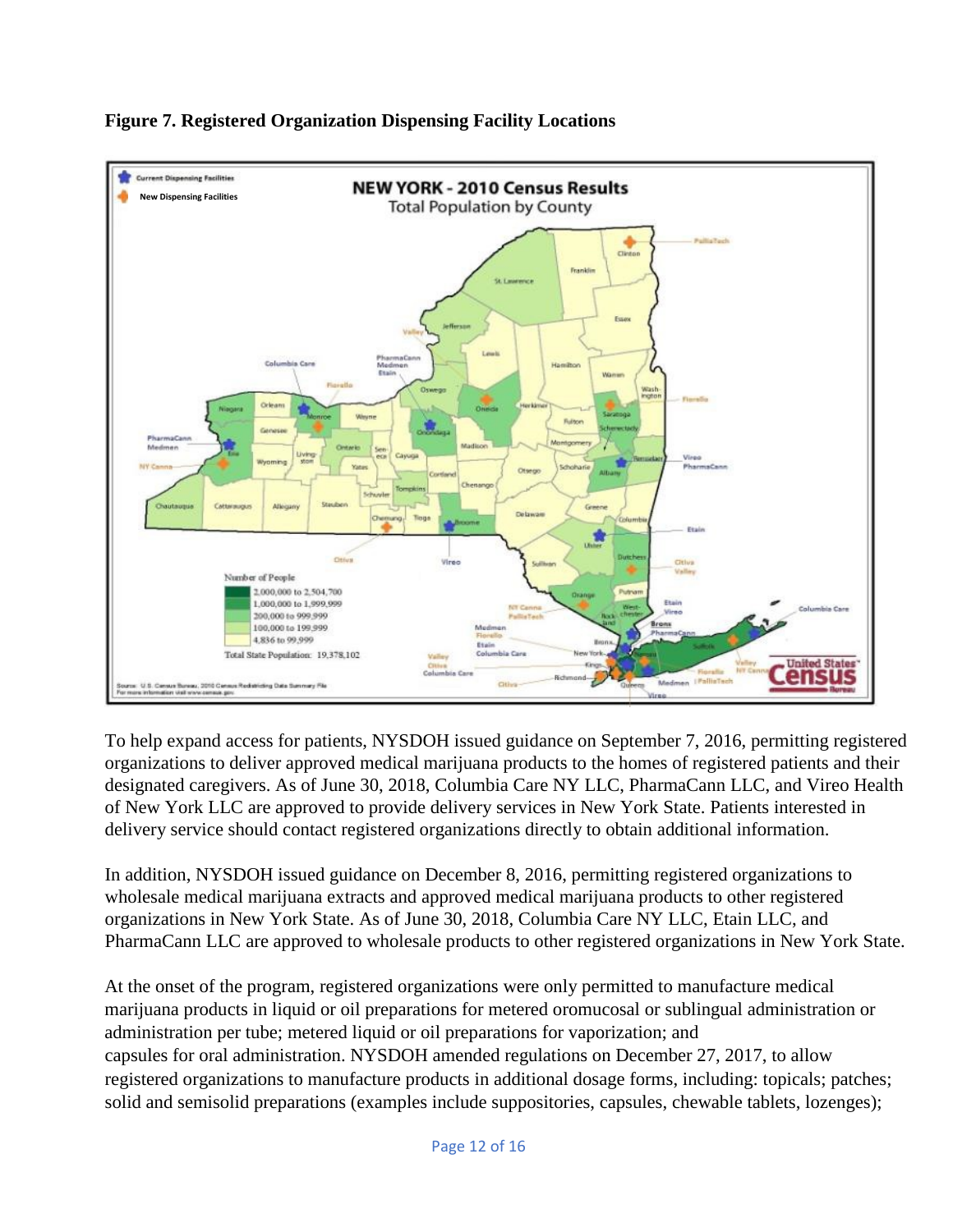and metered ground plant preparations. Any additional forms and routes of administration must be approved by the commissioner. Smoking and some edible products are not permitted. Below is a table of the products that are available to patients as of June 30, 2018. Brands are subject to change and NYSDOH may approve additional brands. Products available to patients as of June 30, 2018 are shown in **Table 4**, below.

| <b>Registered</b><br>Organization | <b>Brand</b>                            | <b>Dosage Forms Available</b>                                               | <b>THC/CBD Ratio</b>                                                        |  |  |
|-----------------------------------|-----------------------------------------|-----------------------------------------------------------------------------|-----------------------------------------------------------------------------|--|--|
| Columbia                          | <b>CCNY 1T:1C</b>                       | Capsule, Sublingual Drops, Vape Pen                                         | Equal THC and CBD <sup>2</sup>                                              |  |  |
| <b>Care NY</b>                    | CCNY 20T:1C                             | Capsule, Sublingual Drops, Tablet, Vape Pen                                 | High THC : Low CBD                                                          |  |  |
|                                   | CCNY 1T:20C                             | Capsule, Sublingual Drops, Tablet, Vape Pen                                 | Low THC : High CBD <sup>1</sup>                                             |  |  |
|                                   | <b>Balance</b>                          | Capsule, Oral Spray, Powder for Ingestion, Tincture, Vape Pen               | Equal THC and CBD <sup>2</sup>                                              |  |  |
|                                   | Forte                                   | Capsule, Oral Spray, Powder for Ingestion, Tincture, Vape Pen               | High THC : Low CBD                                                          |  |  |
|                                   | Forte Lite                              | <b>Tincture</b>                                                             | High THC : Low CBD                                                          |  |  |
| <b>Etain</b>                      | Dolce                                   | Capsule, Oral Spray, Vape Pen, Tincture                                     | Low THC : High $CBD1$                                                       |  |  |
|                                   | Dolce XL                                | Capsule, Tincture                                                           | Low THC : High $CBD1$                                                       |  |  |
|                                   | Mezzo                                   | Capsule, Tincture, Oral Spray                                               | <b>CBD</b> Dominate                                                         |  |  |
|                                   | LuxLyte Wellness                        | Gel Capsules, Oral Drops                                                    | Low THC : High $CBD1$                                                       |  |  |
|                                   | LuxLyte Harmony                         | Disposable Vape Pen, Gel Capsules, Oral Drops                               | Equal THC and CBD <sup>2</sup>                                              |  |  |
| <b>MedMen</b>                     | LuxLyte Awake                           | Disposable Vape Pen, Gel Capsules, Oral Drops                               | High THC : Low CBD                                                          |  |  |
|                                   | LuxLyte Calm                            | Disposable Vape Pen, Gel Capsules, Oral Drops                               | High THC : Low CBD                                                          |  |  |
|                                   | LuxLyte Sleep                           | Disposable Vape Pen, Gel Capsules, Oral Drops                               | High THC : Low CBD                                                          |  |  |
|                                   | Blue                                    | Capsule, Extra Strength Capsule, Tincture, Vape Cartridge                   | High THC : Low CBD                                                          |  |  |
|                                   | Green                                   | Capsule, Extra Strength Capsule, Tincture, Vape Cartridge                   | Equal THC and CBD <sup>2</sup>                                              |  |  |
| PharmaCann                        | Yellow                                  | Oral Solution, Tincture, Vape Cartridge                                     | Low THC : High $CBD1$                                                       |  |  |
|                                   | Lime                                    | Tincture, Vape Cartridge                                                    | <b>CBD</b> Dominate                                                         |  |  |
|                                   | Aqua                                    | Tincture, Vape Cartridge                                                    | <b>THC</b> Dominate                                                         |  |  |
|                                   | Indigo                                  | Capsules, Oral Solution                                                     | Low THC : High $CBD1$                                                       |  |  |
|                                   | Blue                                    | Bulk Vape Oil Syringe, Capsules, Prefilled Vape Cartridge, Oral<br>Solution | <b>CBD</b> Dominate                                                         |  |  |
|                                   | Green                                   | Bulk Vape Oil Syringe, Capsules, Prefilled Vape Cartridge, Oral<br>Solution | Equal THC and CBD <sup>2</sup>                                              |  |  |
| <b>Vireo Health</b>               | Yellow                                  | Bulk Vape Oil Syringe, Capsules, Prefilled Vape Cartridge, Oral<br>Solution | <b>THC</b> Dominate                                                         |  |  |
|                                   | Red                                     | Bulk Vape Oil Syringe, Capsules, Prefilled Vape Cartridge, Oral<br>Solution | High THC : Low CBD                                                          |  |  |
|                                   | Red/Yellow/Green<br><b>Starter Pack</b> | Capsules & Prefilled Vape Cartridge                                         | High THC : Low CBD<br><b>THC</b> Dominate<br>Equal THC and CBD <sup>2</sup> |  |  |

<span id="page-13-0"></span>**Table 4. Medical Marijuana Products Available as of June 30, 2018** 

1 Product that meets regulatory requirement set out in Title 10 NYCRR § 1004.11(c)(4) with low THC and high CBD content.

<sup>2</sup> Product that meets regulatory requirement set out in Title 10 NYCRR § 1004.11(c)(5) with approximately equal amounts of THC and CBD.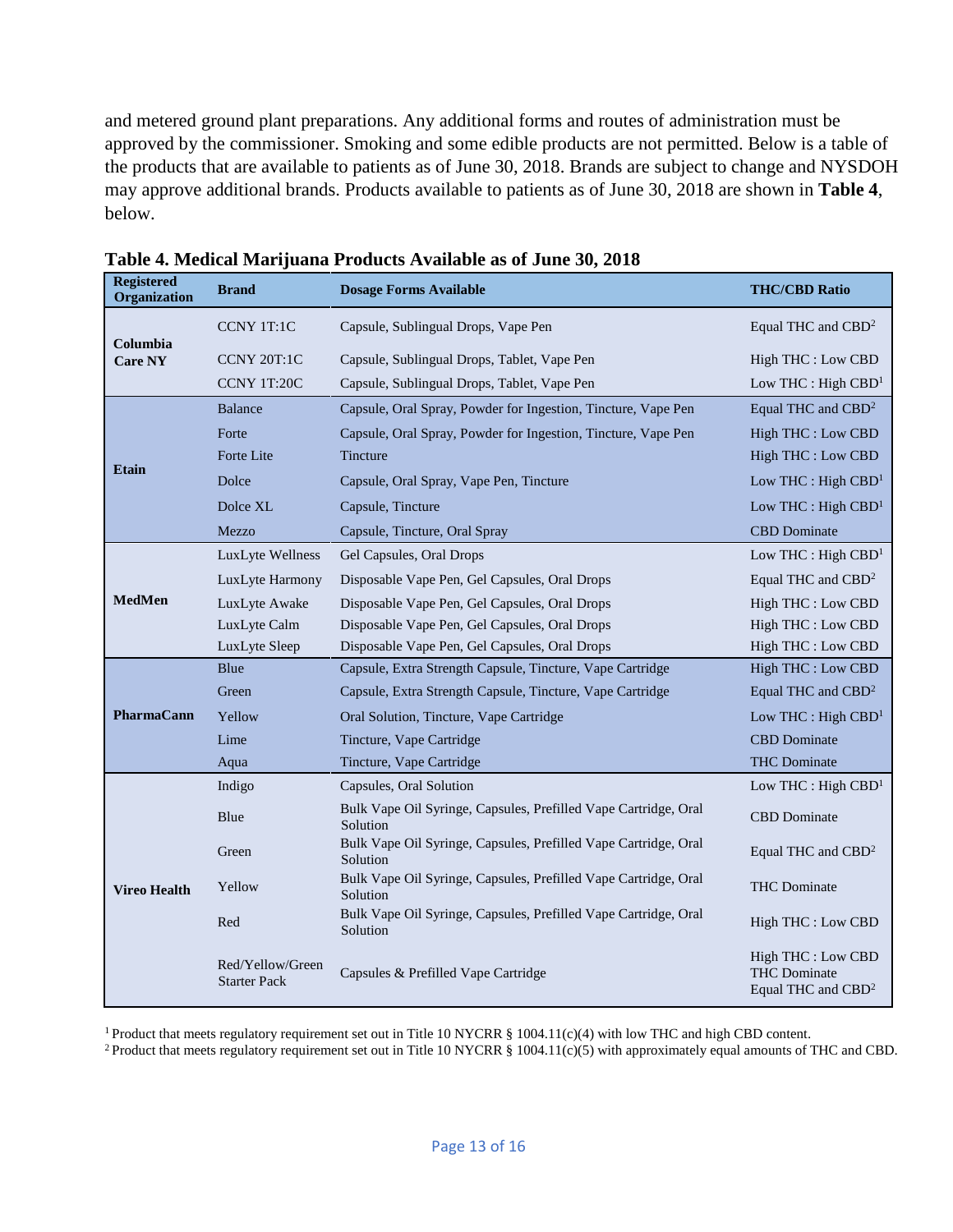NYSDOH has been actively reviewing product and pricing submissions, as well as other standard operating procedure updates, as the five new registered organizations continue to phase in their operations. PalliaTech dba Curaleaf has begun manufacturing operations in their Albany County facility, and has begun dispensing operations in their Clinton County, Orange County, and Queens County dispensing facilities by supplying PharmaCann products through a wholesale agreement. NYCANNA has begun manufacturing operations in their Onondaga County manufacturing facility. NYSDOH continues to make progress with the new five registered organizations and anticipates having additional dispensing facilities operational.

#### <span id="page-14-0"></span>**Pricing of Approved Medical Marijuana Products**

NYSDOH has been working to improve affordability of medical marijuana products for patients. Recent efforts to improve affordability include the adoption of regulations on December 27, 2017, allowing for additional lower cost dosage forms to be manufactured. Pursuant to PHL § 3369-d, every sale of medical marijuana must be at the price determined by the commissioner of NYSDOH. The commissioner has approved a maximum price per milligram dose for each product offered by the registered organizations; however, registered organizations are permitted to reduce the price of their medical marijuana products at any time and can offer discount programs to patients. Patients should contact the registered organizations directly to obtain the most current pricing information. NYSDOH will continue to work on enhancements to help reduce costs and plans to thoroughly examine each registered organization's approved pricing prior to registration renewal.

#### <span id="page-14-1"></span>**Insurance Coverage for Approved Medical Marijuana Products**

Pursuant to PHL § 3368, insurance providers under the PHL or New York State Insurance Law are not required to offer coverage for medical marijuana. However, nothing within the PHL prohibits an insurer from including medical marijuana as a covered medication. Based upon recent decisions of the New York State Workers' Compensation Board (WCB), patients receiving workers' compensation benefits in New York State may be reimbursed for the cost of medical marijuana if the following criteria are met:

- The patient is certified to use medical marijuana by a registered practitioner who is WCB authorized per WCL § 13-b;
- The medical marijuana is used to treat a condition authorized under Public Health Law § 3360(7) and DOH regulations (10 NYCRR 1004.2[a][8]);
- The condition for which the patient is certified is related to an established site of injury in a workers' compensation claim;
- $\Box$  The treating practitioner has obtained a **variance** if the condition is addressed in the applicable WCB medication treatment guidelines (MTGs) **OR** the treating medical provider has obtained a **C-4AUTH** approval if the medical marijuana cost exceeds \$1,000 and the treatment is for a body part or condition not covered by the MTGs; and
- $\Box$  The claimant submits a request for medical marijuana reimbursement as a Medical & Travel (M&T) reimbursement request.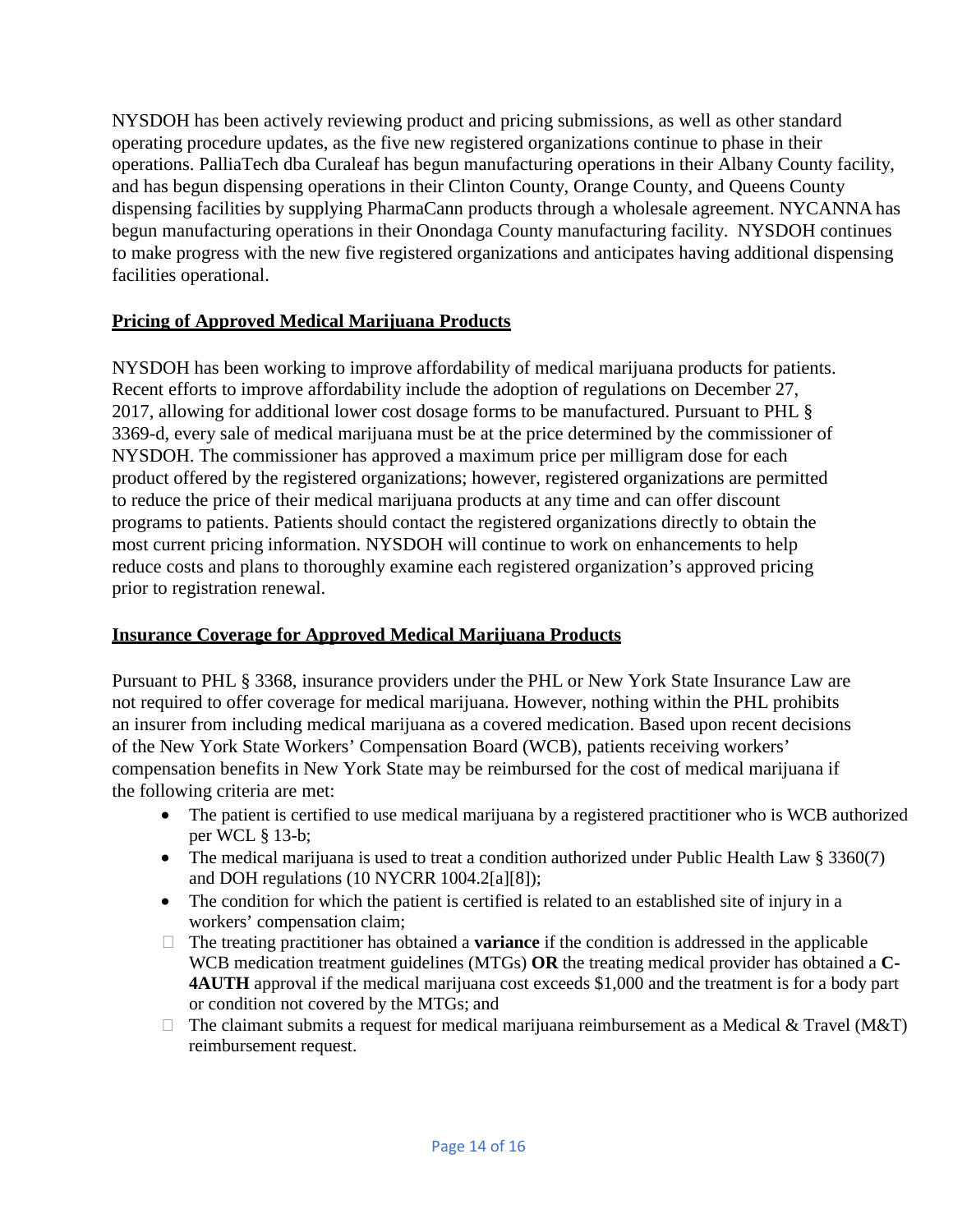Practitioners certifying patients who receive workers' compensation benefits should review the criteria above and work with WCB to assist patients in obtaining coverage, when appropriate. NYSDOH will continue to work with WCB to support with education and outreach concerning the availability of and process for coverage.

#### <span id="page-15-0"></span>**Product Testing and Adverse Event Reporting**

All medical marijuana products produced by registered organizations must be tested by an independent laboratory, certified by the NYSDOH Environmental Laboratory Approval Program (ELAP). The NYSDOH Wadsworth Center conducts testing pursuant to 10 NYCRR §§ 1004.11 and 1004.14, which includes testing of each "lot" of final medical marijuana product to asses for contaminants and cannabinoid profile (chemical contents of marijuana). Since the Wadsworth Center's Medical Marijuana Laboratory initiated testing of final medical marijuana products in December of 2015, the laboratory has received 799 lots from registered organizations and tested 4,420 samples. NYSDOH's Wadsworth Center is currently the only laboratory certified by ELAP to test medical marijuana products in New York State; however, NYSDOH is currently seeking independent laboratories in New York State to undertake medical marijuana product testing and encourages commercial laboratories within the state to apply for the required ELAP certification to conduct this testing.

NYSDOH monitors adverse events related to medical marijuana products. The Adverse Event Reporting Tool is a survey administered through the Person-based Electronic Response Data System (PERDS) which users can access through the HCS. The Adverse Event Reporting Tool is used to track adverse events related to medical marijuana products or devices and to help the program identify potential public health risks through the information reported. Adverse event reporting instructions may be accessed by clicking the "Practitioners Information" tab on the medical marijuana program webpage. Since the program was implemented on January 7, 2016, a total of 35 adverse events were reported to the Department. Of the 35 adverse events reported, no adverse events resulted in a fatality. One adverse event was categorized by the person reporting the event as a serious event requiring hospitalization. Sixteen of the patients discontinued use of the product due to the adverse event.

#### <span id="page-15-1"></span>**Recommendations and Next Steps**

The purpose of the Compassionate Care Act is to comprehensively regulate the manufacture, sale and use of medical marijuana while striking the right balance between potentially relieving the pain and suffering of those in desperate need of a treatment and protecting the public against risks to its health and safety. NYSDOH recommends expanding the medical marijuana program to reach patients who may be selfmedicating with marijuana from sources that are not regulated or held to the same high-quality standards as the medical marijuana products manufactured by registered organizations in New York State. The steps below will help to achieve this goal.

1. NYSDOH recommends affording practitioners more clinical discretion in determining whether or not to certify patients for medical marijuana, based on an evaluation of the patient's condition, past treatment and the overall risks versus benefits for each patient.